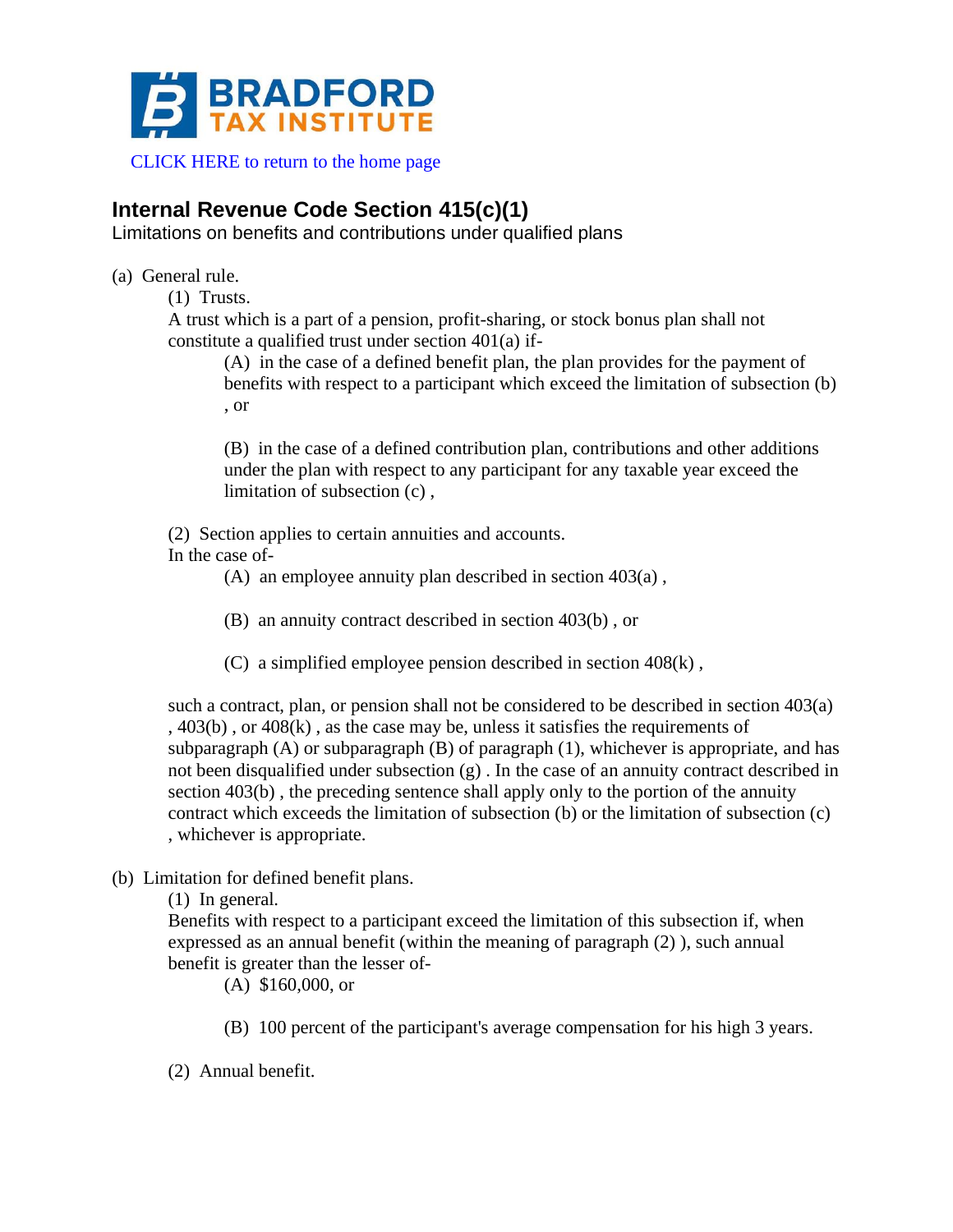(A) In general. For purposes of paragraph (1) , the term "annual benefit" means a benefit payable annually in the form of a straight life annuity (with no ancillary benefits) under a plan to which employees do not contribute and under which no rollover contributions (as defined in sections  $402(c)$ ,  $403(a)(4)$ ,  $403(b)(8)$ , 408(d)(3) , and 457(e)(16) ) are made.

(B) Adjustment for certain other forms of benefit. If the benefit under the plan is payable in any form other than the form described in subparagraph (A) , or if the employees contribute to the plan or make rollover contributions (as defined in sections 402(c) , 403(a)(4) , 403(b)(8) , 408(d)(3) , and 457(e)(16) ), the determinations as to whether the limitation described in paragraph (1) has been satisfied shall be made, in accordance with regulations prescribed by the Secretary, by adjusting such benefit so that it is equivalent to the benefit described in subparagraph  $(A)$ . For purposes of this subparagraph, any ancillary benefit which is not directly related to retirement income benefits shall not be taken into account; and that portion of any joint and survivor annuity which constitutes a qualified joint and survivor annuity (as defined in section 417 ) shall not be taken into account.

(C) Adjustment to \$160,000 limit where benefit begins before age 62. If the retirement income benefit under the plan begins before age 62, the determination as to whether the  $$160,000$  limitation set forth in paragraph  $(1)(A)$  has been satisfied shall be made, in accordance with regulations prescribed by the Secretary, by reducing the limitation of paragraph  $(1)(A)$  so that such limitation (as so reduced) equals an annual benefit (beginning when such retirement income benefit begins) which is equivalent to a \$160,000 annual benefit beginning at age 62.

(D) Adjustment to \$160,000 limit where benefit begins after age 65. If the retirement income benefit under the plan begins after age 65, the determination as to whether the \$160,000 limitation set forth in paragraph  $(1)(A)$  has been satisfied shall be made, in accordance with regulations prescribed by the Secretary, by increasing the limitation of paragraph  $(1)(A)$  so that such limitation (as so increased) equals an annual benefit (beginning when such retirement income benefit begins) which is equivalent to a \$160,000 annual benefit beginning at age 65.

(E) Limitation on certain assumptions.

(i) For purposes of adjusting any limitation under subparagraph (C) and, except as provided in clause (ii) , for purposes of adjusting any benefit under subparagraph (B) , the interest rate assumption shall not be less than the greater of 5 percent or the rate specified in the plan.

(ii) For purposes of adjusting any benefit under subparagraph (B) for any form of benefit subject to section  $417(e)(3)$ , the interest rate assumption shall not be less than the greatest of-

(I) 5.5 percent,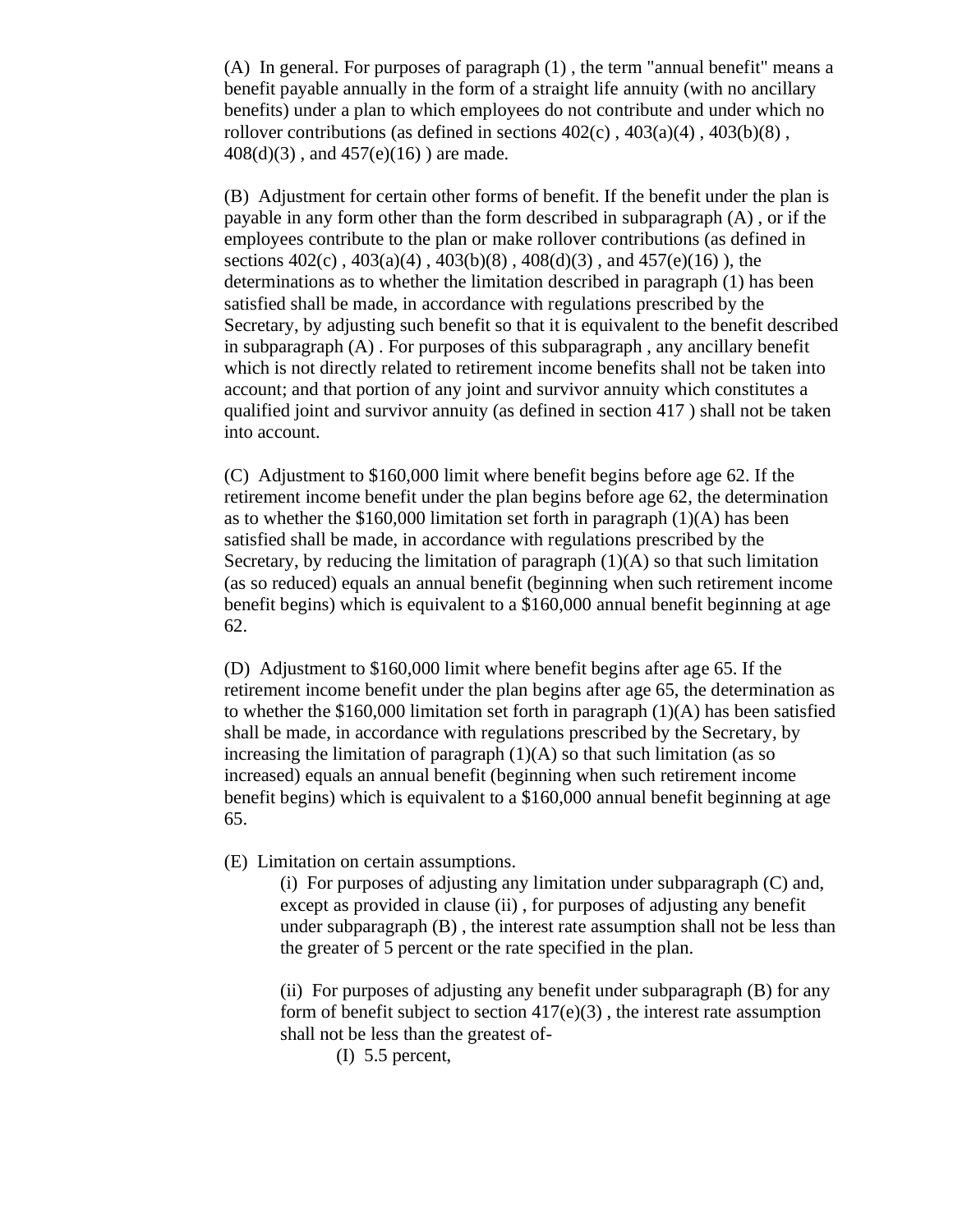(II) the rate that provides a benefit of not more than 105 percent of the benefit that would be provided if the applicable interest rate (as defined in section  $417(e)(3)$ ) were the interest rate assumption, or

(III) the rate specified under the plan.

(iii) For purposes of adjusting any limitation under subparagraph (D) , the interest rate assumption shall not be greater than the lesser of 5 percent or the rate specified in the plan.

(iv) For purposes of this subsection , no adjustments under subsection  $(d)(1)$  shall be taken into account before the year for which such adjustment first takes effect.

(v) For purposes of adjusting any benefit or limitation under subparagraph (B) , (C) , or (D) , the mortality table used shall be the applicable mortality table (within the meaning of section  $417(e)(3)(B)$ ).

(vi) In the case of a plan maintained by an eligible employer (as defined in section  $408(p)(2)(C)(i)$ , clause (ii) shall be applied without regard to subclause (II) thereof.

(F) Repealed.

(G) Special limitation for qualified police or firefighters. In the case of a qualified participant, subparagraph (C) of this paragraph shall not apply.

(H) Qualified participant defined. For purposes of subparagraph (G) , the term "qualified participant" means a participant-

(i) in a defined benefit plan which is maintained by a State, Indian tribal government (as definied in section  $7701(a)(40)$ ), or any political subdivision thereof,

(ii) with respect to whom the period of service taken into account in determining the amount of the benefit under such defined benefit plan includes at least 15 years of service of the participant-

> (I) as a full-time employee of any police department or fire department which is organized and operated by the State, Indian tribal government (as so defined), or any political subdivision maintaining such defined benefit plan to provide police protection, firefighting services, or emergency medical services for any area within the jurisdiction of such State, Indian tribal government (as so defined), or any political subdivision, or

(II) as a member of the Armed Forces of the United States.

(I) Exemption for survivor and disability benefits provided under governmental plans. Subparagraph (C) of this paragraph and paragraph (5) shall not apply to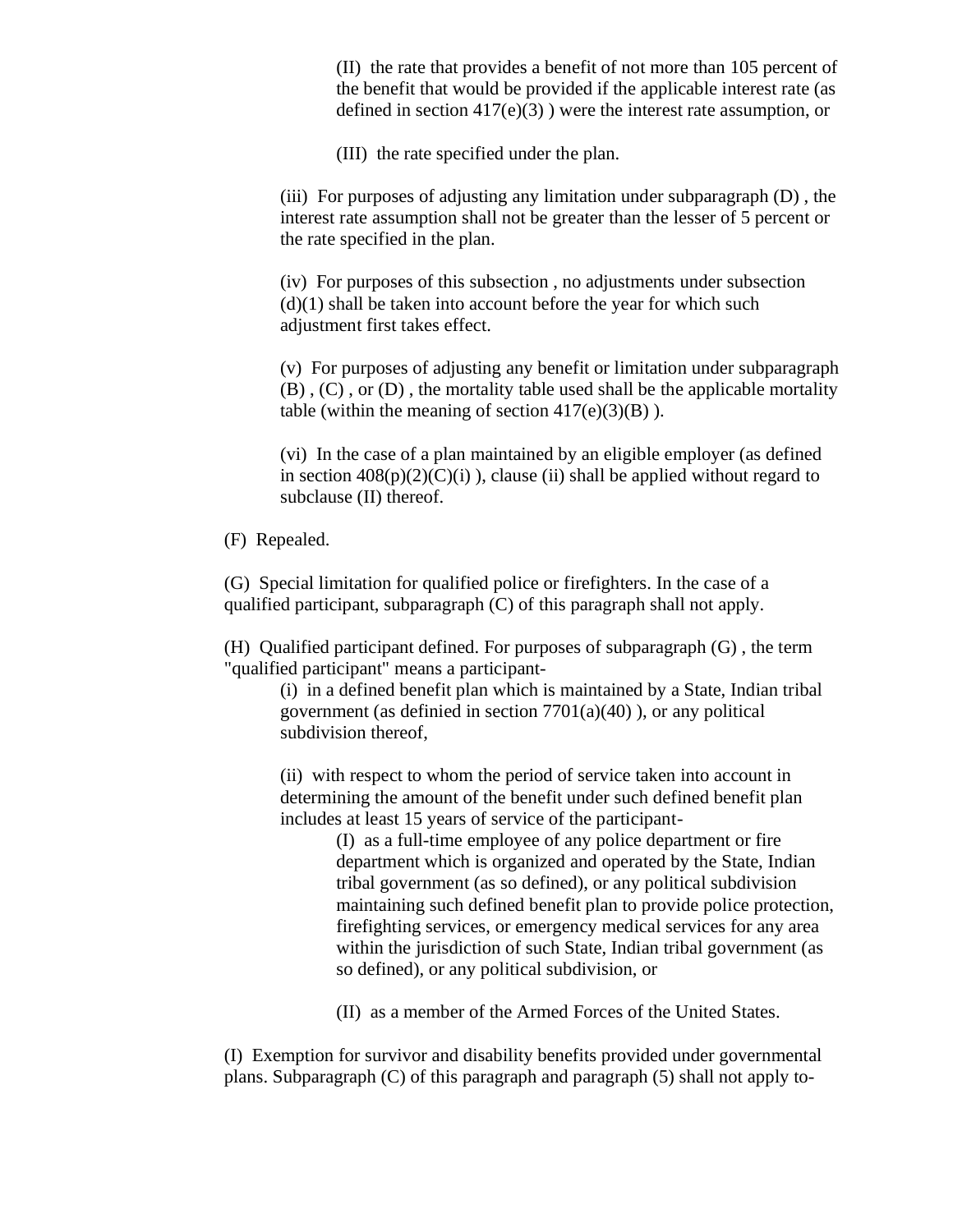(i) income received from a governmental plan (as defined in section 414(d) ) as a pension, annuity, or similar allowance as the result of the recipient becoming disabled by reason of personal injuries or sickness, or

(ii) amounts received from a governmental plan by the beneficiaries, survivors, or the estate of an employee as the result of the death of the employee.

(3) Average compensation for high 3 years.

For purposes of paragraph (1) , a participant's high 3 years shall be the period of consecutive calendar years (not more than 3) during which the participant had the greatest aggregate compensation from the employer. In the case of an employee within the meaning of section  $401(c)(1)$ , the preceding sentence shall be applied by substituting for "compensation from the employer" the following: "the participant's earned income (within the meaning of section  $401(c)(2)$  but determined without regard to any exclusion under section 911 )".

(4) Total annual benefits not in excess of \$10,000.

Notwithstanding the preceding provisions of this subsection , the benefits payable with respect to a participant under any defined benefit plan shall be deemed not to exceed the limitation of this subsection if-

(A) the retirement benefits payable with respect to such participant under such plan and under all other defined benefit plans of the employer do not exceed \$10,000 for the plan year, or for any prior plan year, and

(B) the employer has not at any time maintained a defined contribution plan in which the participant participated.

(5) Reduction for participation or service of less than 10 years.

(A) Dollar limitation. In the case of an employee who has less than 10 years of participation in a defined benefit plan, the limitation referred to in paragraph (1)(A) shall be the limitation determined under such paragraph (without regard to this paragraph ) multiplied by a fraction-

(i) the numerator of which is the number of years (or part thereof) of participation in the defined benefit plan of the employer, and

(ii) the denominator of which is 10.

(B) Compensation and benefits limitations. The provisions of subparagraph (A) shall apply to the limitations under paragraphs  $(1)(B)$  and  $(4)$ , except that such subparagraph shall be applied with respect to years of service with an employer rather than years of participation in a plan.

(C) Limitation on reduction. In no event shall subparagraph (A) or (B) reduce the limitations referred to in paragraphs (1) and (4) to an amount less than  $\frac{1}{10}$  of such limitation (determined without regard to this paragraph ).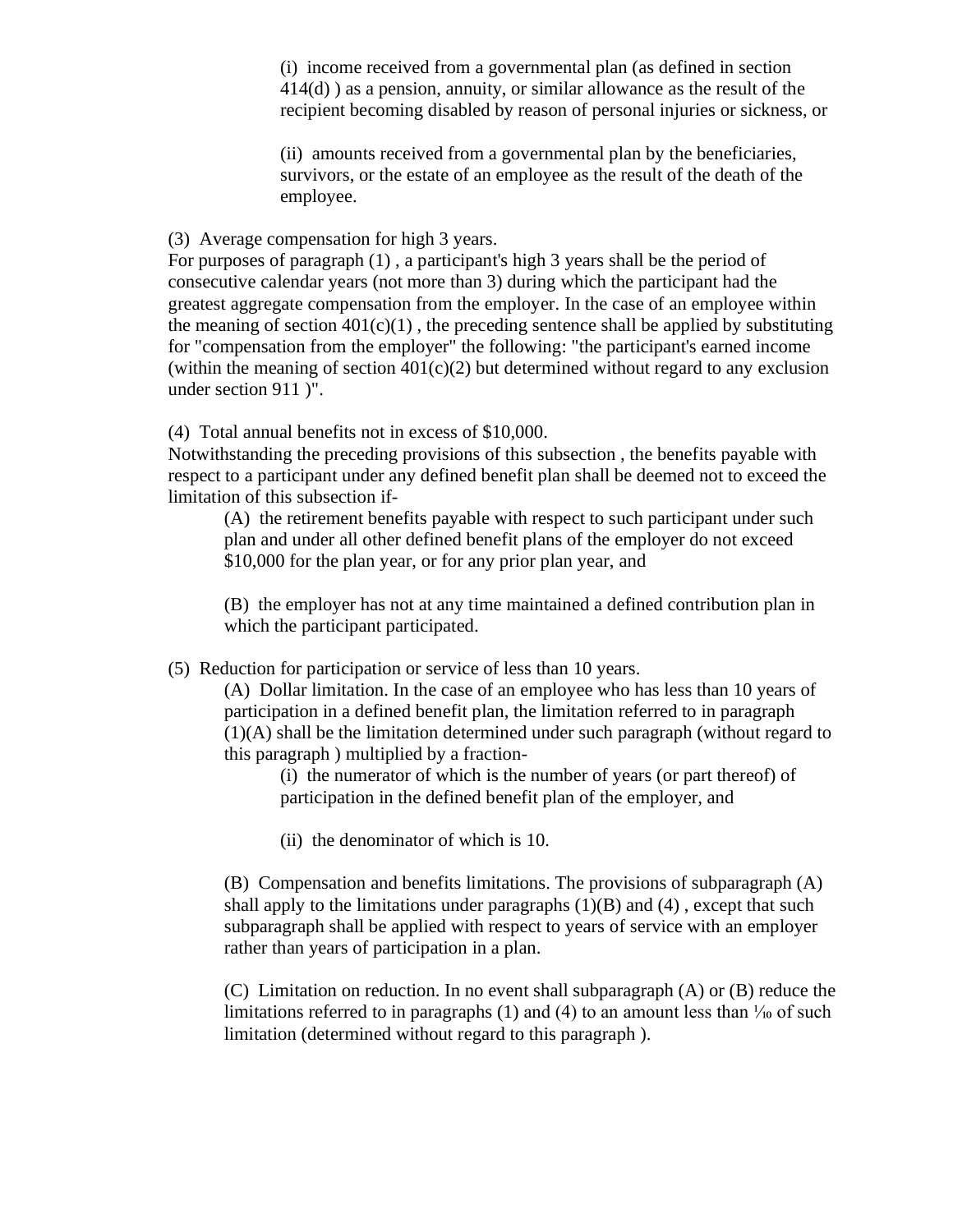(D) Application to changes in benefit structure. To the extent provided in regulations, subparagraph (A) shall be applied separately with respect to each change in the benefit structure of a plan.

(6) Computation of benefits and contributions.

The computation of-

(A) benefits under a defined contribution plan, for purposes of section  $401(a)(4)$ ,

(B) contributions made on behalf of a participant in a defined benefit plan, for purposes of section  $401(a)(4)$ , and

(C) contributions and benefits provided for a participant in a plan described in section 414(k) , for purposes of this section

shall not be made on a basis inconsistent with regulations prescribed by the Secretary.

(7) Benefits under certain collectively bargained plans.

For a year, the limitation referred to in paragraph  $(1)(B)$  shall not apply to benefits with respect to a participant under a defined benefit plan (other than a multiemployer plan)-

(A) which is maintained for such year pursuant to a collective bargaining agreement between employee representatives and one or more employers,

(B) which, at all times during such year, has at least 100 participants,

(C) under which benefits are determined solely by reference to length of service, the particular years during which service was rendered, age at retirement, and date of retirement,

(D) which provides that an employee who has at least 4 years of service has a nonforfeitable right to 100 percent of his accrued benefit derived from employer contributions, and

(E) which requires, as a condition of participation in the plan, that an employee complete a period of not more than 60 consecutive days of service with the employer or employers maintaining the plan.

This paragraph shall not apply to a participant whose compensation for any 3 years during the 10-year period immediately preceding the year in which he separates from service exceeded the average compensation for such 3 years of all participants in such plan. This paragraph shall not apply to a participant for any period for which he is a participant under another plan to which this section applies which is maintained by an employer maintaining this plan. For any year for which the paragraph applies to benefits with respect to a participant, paragraph  $(1)(A)$  and subsection  $(d)(1)(A)$  shall be applied with respect to such participant by substituting one-half the amount otherwise applicable for such year under paragraph  $(1)(A)$  for "\$160,000".

(8) Social security retirement age defined.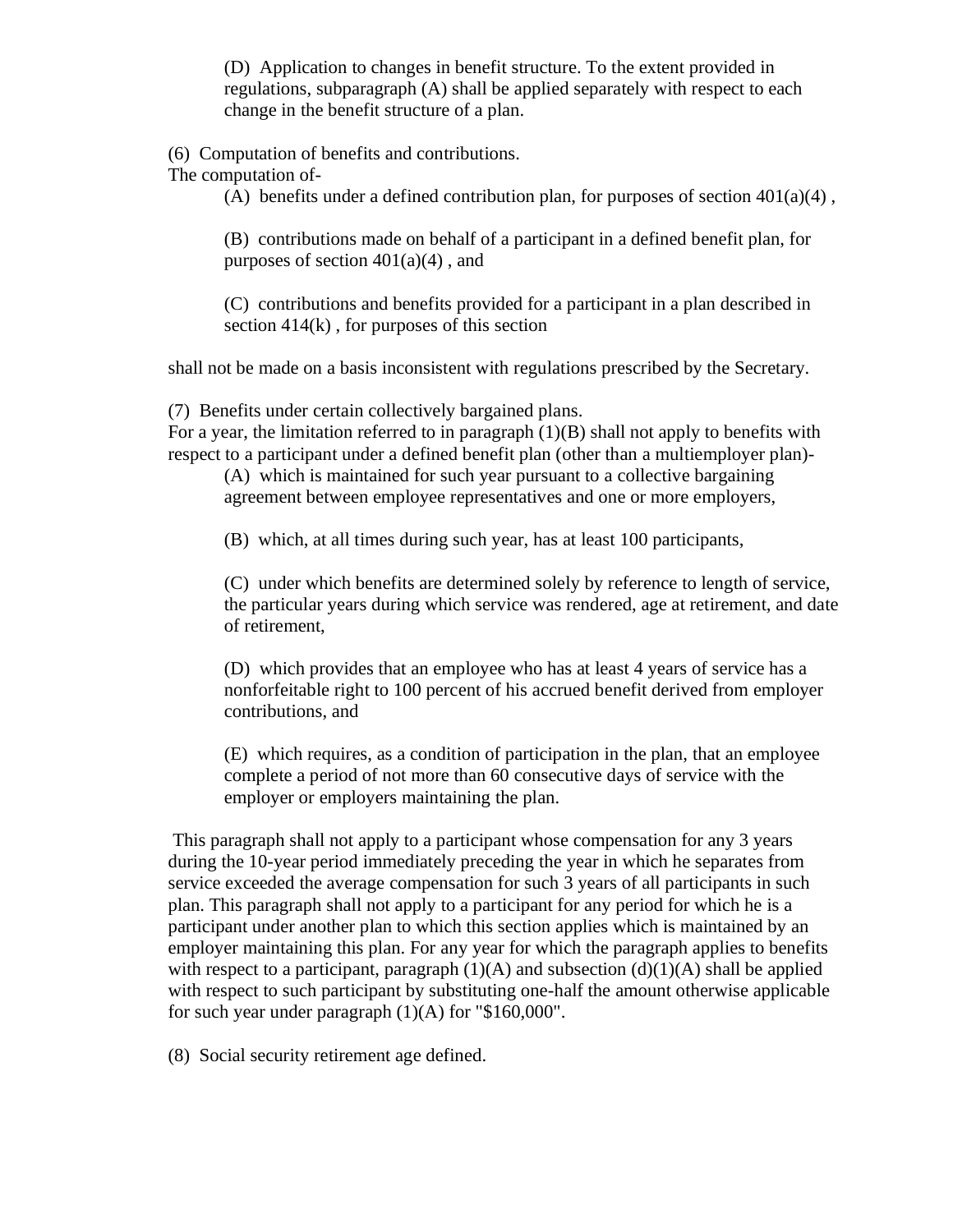For purposes of this subsection , the term "social security retirement age" means the age used as the retirement age under section 216(l) of the Social Security Act, except that such section shall be applied-

- (A) without regard to the age increase factor, and
- (B) as if the early retirement age under section 216(l)(2) of such Act were 62.
- (9) Special rule for commercial airline pilots.

(A) In general. Except as provided in subparagraph (B) , in the case of any participant who is a commercial airline pilot, if, as of the time of the participant's retirement, regulations prescribed by the Federal Aviation Administration require an individual to separate from service as a commercial airline pilot after attaining any age occurring on or after age 60 and before age 62, paragraph (2)(C) shall be applied by substituting such age for age 62.

(B) Individuals who separate from service before age 60. If a participant described in subparagraph (A) separates from service before age 60, the rules of paragraph  $(2)(C)$  shall apply.

(10) Special rule for State, Indian tribal, and local government plans.

(A) Limitation to equal accrued benefit. In the case of a plan maintained for its employees by any State or political subdivision thereof, or by any agency or instrumentality of the foregoing, or a governmental plan described in the last sentence of section 414(d) (relating to plans of Indian tribal governments), the limitation with respect to a qualified participant under this subsection shall not be less than the accrued benefit of the participant under the plan (determined without regard to any amendment of the plan made after October 14, 1987).

(B) Qualified participant. For purposes of this paragraph , the term "qualified participant" means a participant who first became a participant in the plan maintained by the employer before January 1, 1990.

(C) Election.

(i) In general. This paragraph shall not apply to any plan unless each employer maintaining the plan elects before the close of the 1st plan year beginning after December 31, 1989, to have this subsection (other than paragraph  $(2)(G)$ ).

(ii) Revocation of election. An election under clause (i) may be revoked not later than the last day of the third plan year beginning after the date of the enactment of this clause. The revocation shall apply to all plan years to which the election applied and to all subsequent plan years. Any amount paid by a plan in a taxable year ending after the revocation shall be includible in income in such taxable year under the rules of this chapter in effect for such taxable year, except that, for purposes of applying the limitations imposed by this section , any portion of such amount which is attributable to any taxable year during which the election was in effect shall be treated as received in such taxable year.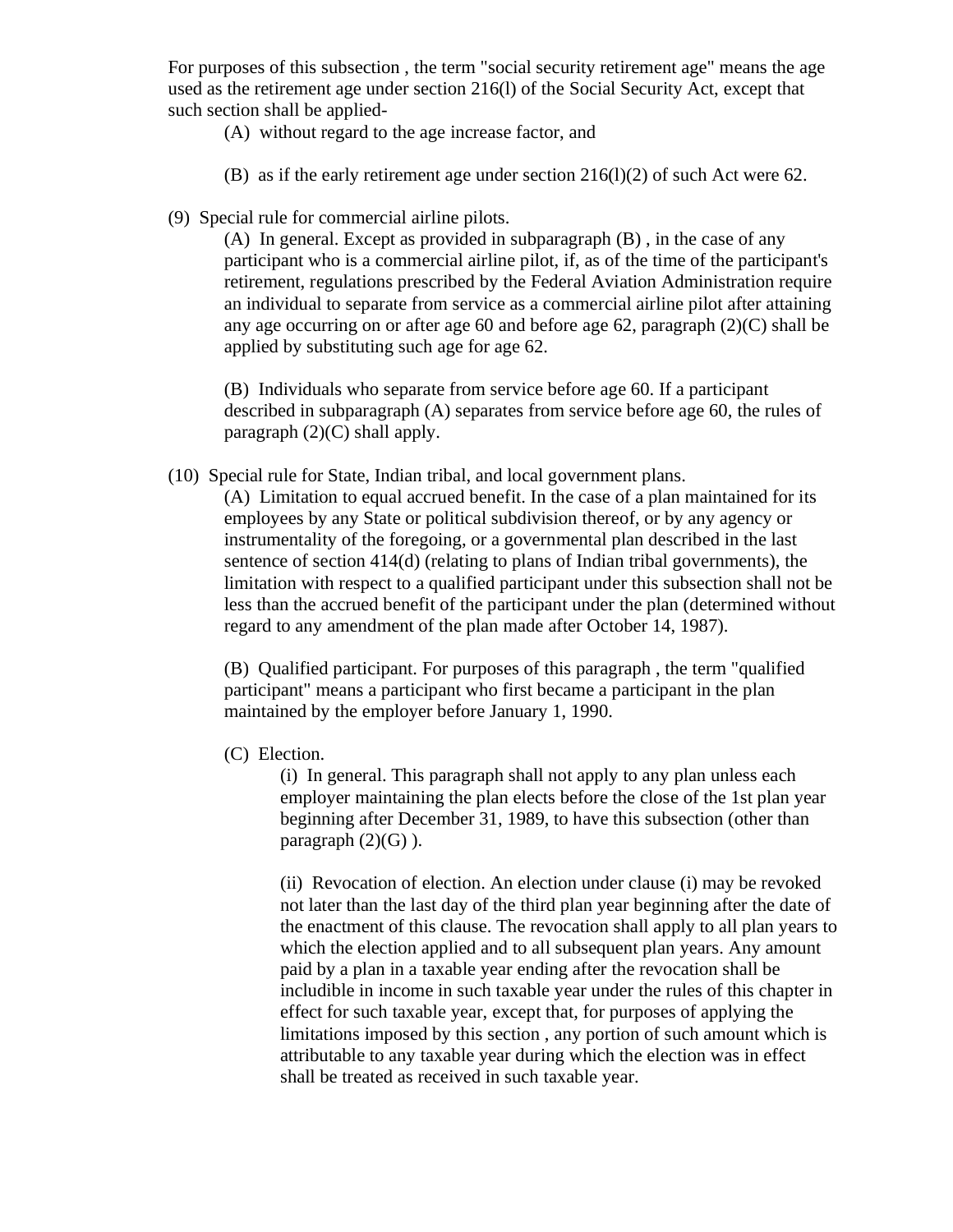(11) Special limitation rule for governmental and multiemployer plans. In the case of a governmental plan (as defined in section  $414(d)$ ) or a multiemployer plan (as defined in section  $414(f)$ ), subparagraph (B) of paragraph (1) shall not apply. Subparagraph (B) of paragraph (1) shall not apply to a plan maintained by an organization described in section  $3121(w)(3)(A)$  except with respect to highly compensated benefits. For purposes of this paragraph , the term "highly compensated benefits" means any benefits accrued for an employee in any year on or after the first year in which such employee is a highly compensated employee (as defined in section  $414(q)$ ) of the organization described in section  $3121(w)(3)(A)$ . For purposes of applying paragraph  $(1)(B)$  to highly compensated benefits, all benefits of the employee otherwise taken into account (without regard to this paragraph ) shall be taken into account.

(c) Limitation for defined contribution plans.

# (1) In general.

Contributions and other additions with respect to a participant exceed the limitation of this subsection if, when expressed as an annual addition (within the meaning of paragraph (2) ) to the participant's account, such annual addition is greater than the lesser of-

(A) \$40,000, or

- (B) 100 percent of the participant's compensation.
- (2) Annual addition.
- For purposes of paragraph (1) , the term "annual addition" means the sum for any year of- (A) employer contributions,
	- (B) the employee contributions, and
	- (C) forfeitures.

For the purposes of this paragraph , employee contributions under subparagraph (B) are determined without regard to any rollover contributions (as defined in sections 402(c) ,  $403(a)(4)$ ,  $403(b)(8)$ ,  $408(d)(3)$ , and  $457(e)(16)$ ) without regard to employee contributions to a simplified employee pension which are excludable from gross income under section  $408(k)(6)$ . Subparagraph (B) of paragraph (1) shall not apply to any contribution for medical benefits (within the meaning of section  $419A(f)(2)$ ) after separation from service which is treated as an annual addition.

(3) Participant's compensation.

For purposes of paragraph (1) -

(A) In general. The term "participant's compensation" means the compensation of the participant from the employer for the year.

(B) Special rule for self-employed individuals. In the case of an employee within the meaning of section  $401(c)(1)$ , subparagraph (A) shall be applied by substituting "the participant's earned income (within the meaning of section  $401(c)(2)$  but determined without regard to any exclusion under section 911)" for "compensation of the participant from the employer".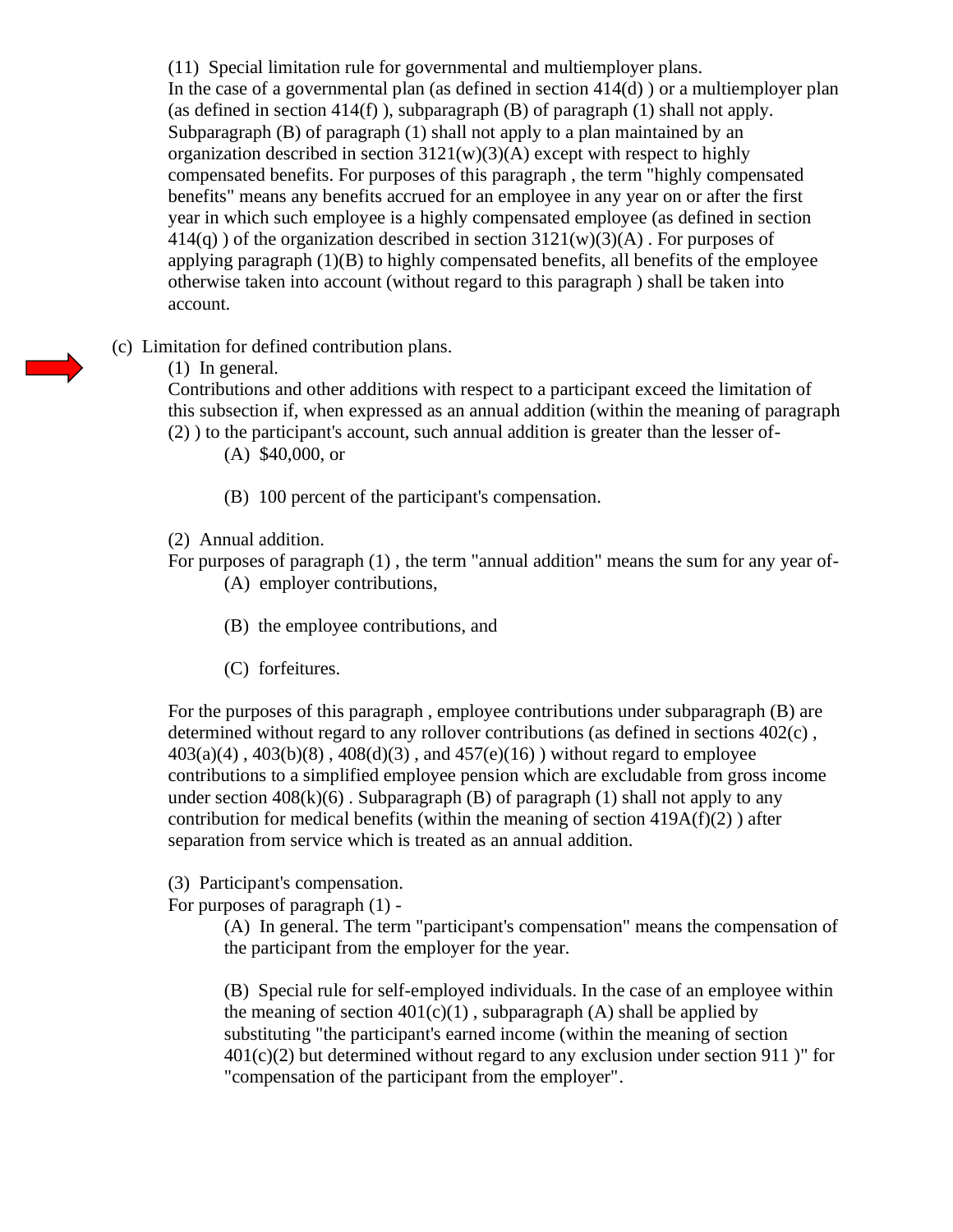(C) Special rules for permanent and total disability. In the case of a participant in any defined contribution plan-

(i) who is permanently and totally disabled (as defined in section  $22(e)(3)$ ),

(ii) who is not a highly compensated employee (within the meaning of section  $414(q)$ ), and

(iii) with respect to whom the employer elects, at such time and in such manner as the Secretary may prescribe, to have this subparagraph apply,

the term "participant's compensation" means the compensation the participant would have received for the year if the participant was paid at the rate of compensation paid immediately before becoming permanently and totally disabled. This subparagraph shall apply only if contributions made with respect to amounts treated as compensation under this subparagraph are nonforfeitable when made. If a defined contribution plan provides for the continuation of contributions on behalf of all participants described in clause (i) for a fixed or determinable period, this subparagraph shall be applied without regard to clauses (ii) and (iii) .

(D) Certain deferrals included. The term "participant's compensation" shall include-

(i) any elective deferral (as defined in section  $402(g)(3)$ ), and

(ii) any amount which is contributed or deferred by the employer at the election of the employee and which is not includible in the gross income of the employee by reason of section 125 , 132(f)(4) , or 457 .

(E) Annuity contracts. In the case of an annuity contract described in section 403(b) , the term "participant's compensation" means the participant's includible compensation determined under section 403(b)(3) .

#### (4) Repealed.

(5) Repealed.

(6) Special rule for employee stock ownership plans.

If no more than one-third of the employer contributions to an employee stock ownership plan (as described in section  $4975(e)(7)$ ) for a year which are deductible under paragraph (9) of section 404(a) are allocated to highly compensated employees (within the meaning of section  $414(q)$ ), the limitations imposed by this section shall not apply to-

(A) forfeitures of employer securities (within the meaning of section 409 ) under such an employee stock ownership plan if such securities were acquired with the proceeds of a loan (as described in section  $404(a)(9)(A)$ ), or

(B) employer contributions to such an employee stock ownership plan which are deductible under section  $404(a)(9)(B)$  and charged against the participant's account.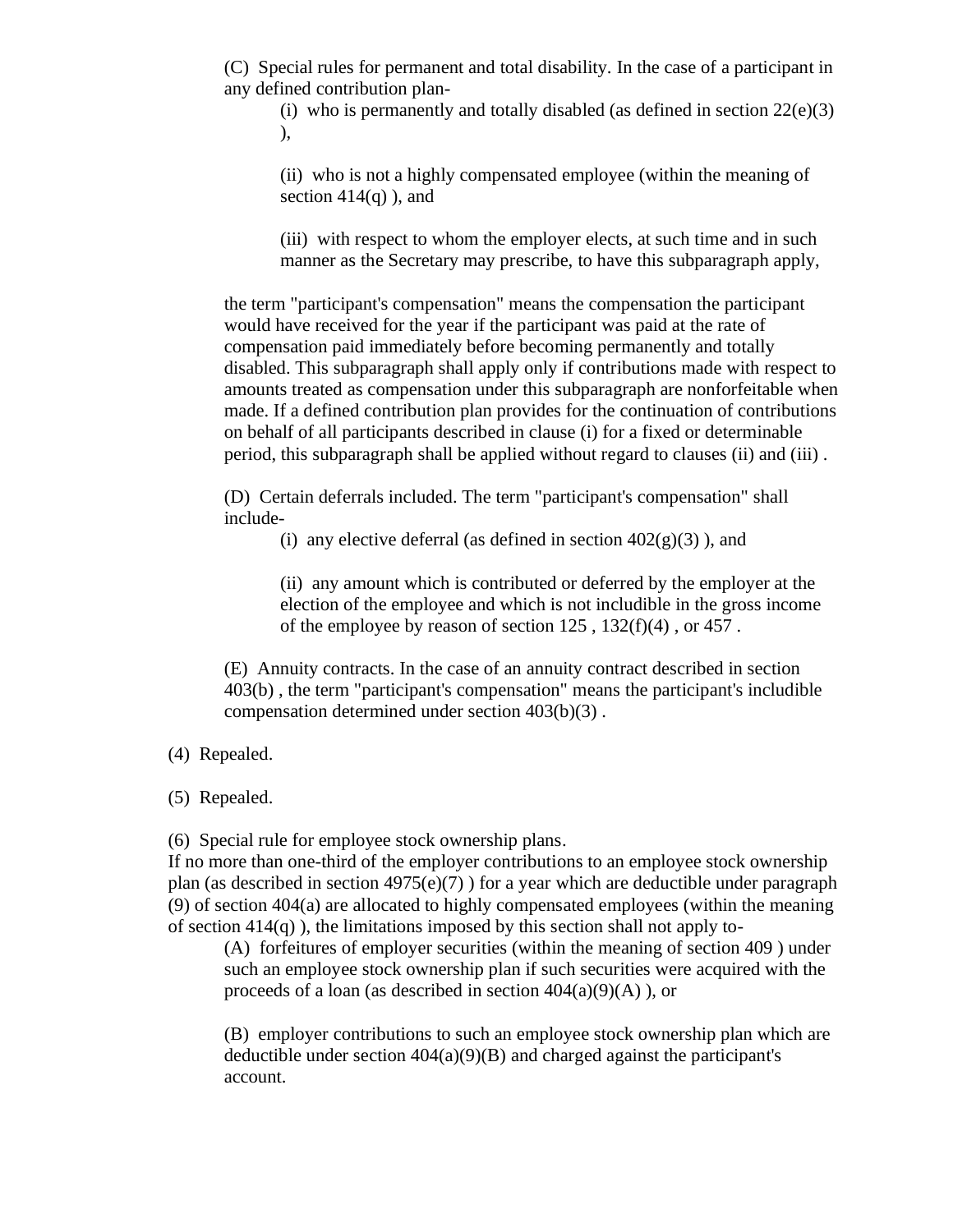The amount of any qualified gratuitous transfer (as defined in section  $664(g)(1)$ ) allocated to a participant for any limitation year shall not exceed the limitations imposed by this section , but such amount shall not be taken into account in determining whether any other amount exceeds the limitations imposed by this section .

(7) Special rules relating to church plans.

(A) Alternative contribution limitation.

(i) In general. Notwithstanding any other provision of this subsection , at the election of a participant who is an employee of a church or a convention or association of churches, including an organization described in section  $414(e)(3)(B)(ii)$ , contributions and other additions for an annuity contract or retirement income account described in section 403(b) with respect to such participant, when expressed as an annual addition to such participant's account, shall be treated as not exceeding the limitation of paragraph (1) if such annual addition is not in excess of \$10,000.

(ii) \$40,000 aggregate limitation. The total amount of additions with respect to any participant which may be taken into account for purposes of this subparagraph for all years may not exceed \$40,000.

(B) Number of years of service for duly ordained, commissioned, or licensed ministers or lay employees. For purposes of this paragraph -

(i) all years of service by-

(I) a duly ordained, commissioned, or licensed minister of a church, or

(II) a lay person,

as an employee of a church, a convention or association of churches, including an organization described in section  $414(e)(3)(B)(ii)$ , shall be considered as years of service for 1 employer, and

(ii) all amounts contributed for annuity contracts by each such church (or convention or association of churches) or such organization during such years for such minister or lay person shall be considered to have been contributed by 1 employer.

(C) Foreign missionaries. In the case of any individual described in subparagraph (B) performing services outside the United States, contributions and other additions for an annuity contract or retirement income account described in section 403(b) with respect to such employee, when expressed as an annual addition to such employee's account, shall not be treated as exceeding the limitation of paragraph (1) if such annual addition is not in excess of \$3,000. This subparagraph shall not apply with respect to any taxable year to any individual whose adjusted gross income for such taxable year (determined separately and without regard to community property laws) exceeds \$17,000.

(D) Annual addition. For purposes of this paragraph , the term "annual addition" has the meaning given such term by paragraph (2) .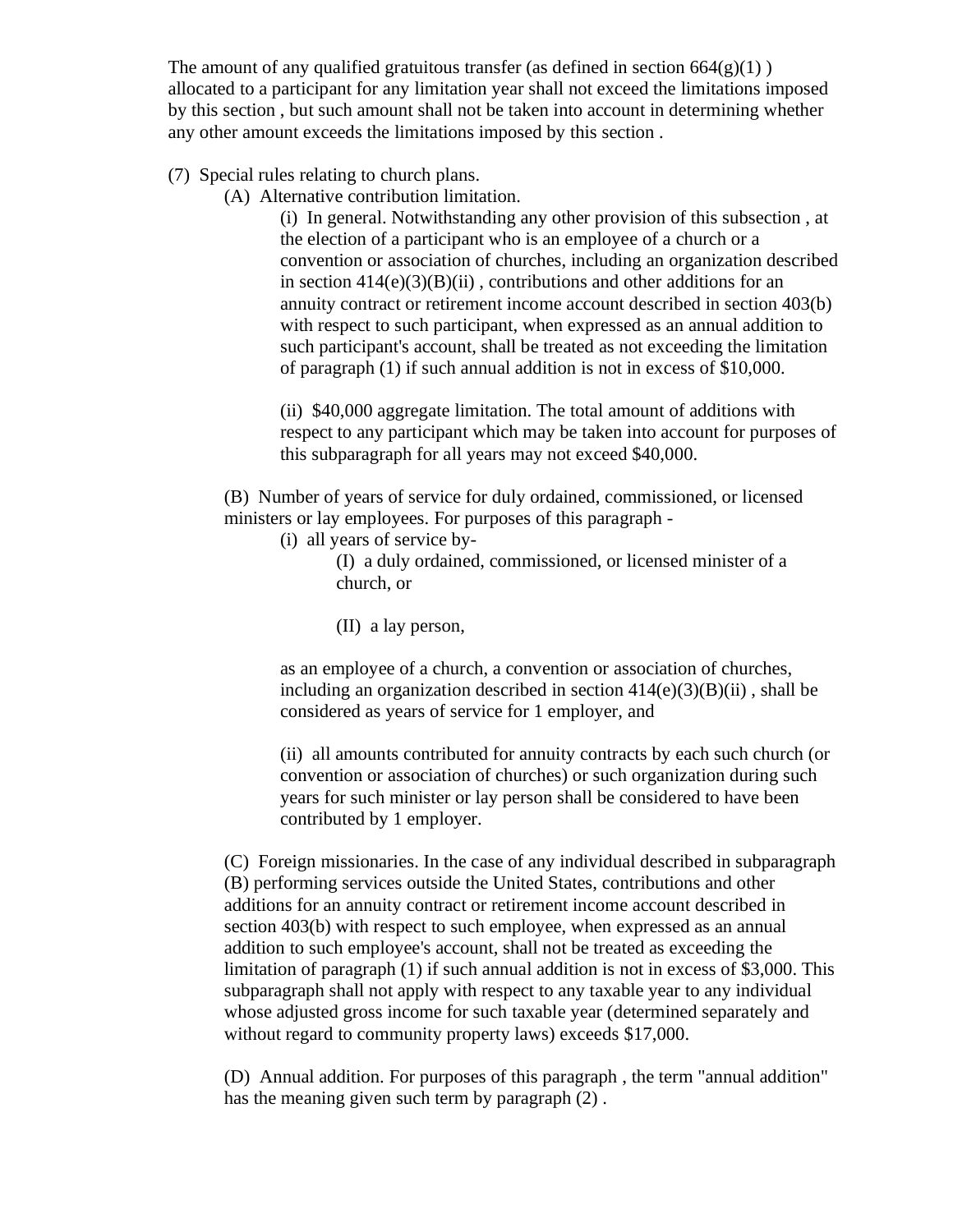(E) Church, convention or association of churches. For purposes of this paragraph , the terms "church" and "convention or association of churches" have the same meaning as when used in section 414(e) .

(8) Special rule for difficulty of care payments excluded from gross income.

(A) In general. For purposes of paragraph  $(1)(B)$ , in the case of an individual who for a taxable year excludes from gross income under section 131 a qualified foster care payment which is a difficulty of care payment, the participant's compensation, or earned income, as the case may be, shall be increased by the amount so excluded.

(B) Contributions allocable to difficulty of care payments treated as after-tax. Any contribution by the participant which is allowable due to such increase-

(i) shall be treated for purposes of this title as investment in the contract, and

(ii) shall not cause a plan (and any arrangement which is part of such plan) to be treated as failing to meet any requirements of this chapter solely by reason of allowing any such contributions.

#### (d) Cost-of-living adjustments.

(1) In general.

The Secretary shall adjust annually-

(A) the  $$160,000$  amount in subsection (b)(1)(A),

(B) in the case of a participant who separated from service, the amount taken into account under subsection  $(b)(1)(B)$ , and

(C) the  $$40,000$  amount in subsection (c)(1)(A),

for increases in the cost-of-living in accordance with regulations prescribed by the Secretary.

#### (2) Method.

The regulations prescribed under paragraph (1) shall provide for-

(A) an adjustment with respect to any calendar year based on the increase in the applicable index for the calendar quarter ending September 30 of the preceding calendar year over such index for the base period, and

(B) adjustment procedures which are similar to the procedures used to adjust benefit amounts under section 215(i)(2)(A) of the Social Security Act.

(3) Base period.

For purposes of paragraph (2) -

(A) \$160,000 amount. The base period taken into account for purposes of paragraph (1)(A) is the calendar quarter beginning July 1, 2001.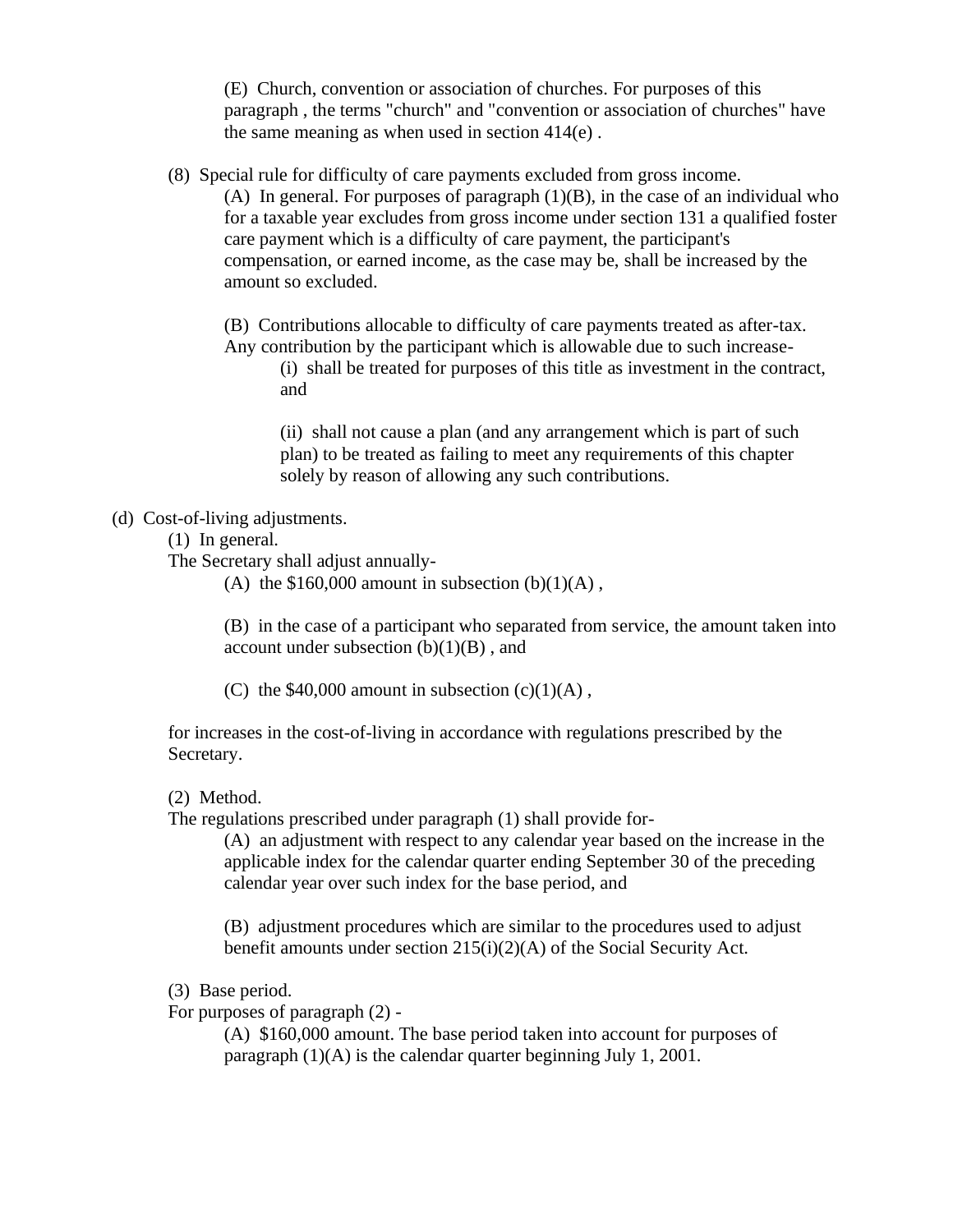(B) Separations after December 31, 1994. The base period taken into account for purposes of paragraph  $(1)(B)$  with respect to individuals separating from service with the employer after December 31, 1994, is the calendar quarter beginning July 1 of the calendar year preceding the calendar year in which such separation occurs.

(C) Separations before January 1, 1995. The base period taken into account for purposes of paragraph  $(1)(B)$  with respect to individuals separating from service with the employer before January 1, 1995, is the calendar quarter beginning October 1 of the calendar year preceding the calendar year in which such separation occurs.

(D) \$40,000 amount. The base period taken into account for purposes of paragraph (1)(C) is the calendar quarter beginning July 1, 2001.

(4) Rounding.

(A) \$160,000 amount. Any increase under subparagraph (A) of paragraph (1) which is not a multiple of \$5,000 shall be rounded to the next lowest multiple of \$5,000. This subparagraph shall also apply for purposes of any provision of this title that provides for adjustments in accordance with the method contained in this subsection , except to the extent provided in such provision.

(B) \$40,000 amount. Any increase under subparagraph (C) of paragraph (1) which is not a multiple of \$1,000 shall be rounded to the next lowest multiple of \$1,000.

- (e) Repealed.
- (f) Combining of plans.
	- (1) In general.
	- For purposes of applying the limitations of subsections (b) and (c) -

(A) all defined benefit plans (whether or not terminated) of an employer are to be treated as one defined benefit plan, and

(B) all defined contribution plans (whether or not terminated) of an employer are to be treated as one defined contribution plan.

(2) Exception for multiemployer plans.

Notwithstanding paragraph (1) and subsection (g) , a multiemployer plan (as defined in section 414(f) ) shall not be combined or aggregated-

(A) with any other plan which is not a multiemployer plan for purposes of applying subsection  $(b)(1)(B)$  to such other plan, or

(B) with any other multiemployer plan for purposes of applying the limitations established in this section .

## (g) Aggregation of plans.

Except as provided in subsection  $(f)(2)$ , the Secretary, in applying the provisions of this section to benefits or contributions under more than one plan maintained by the same employer, and to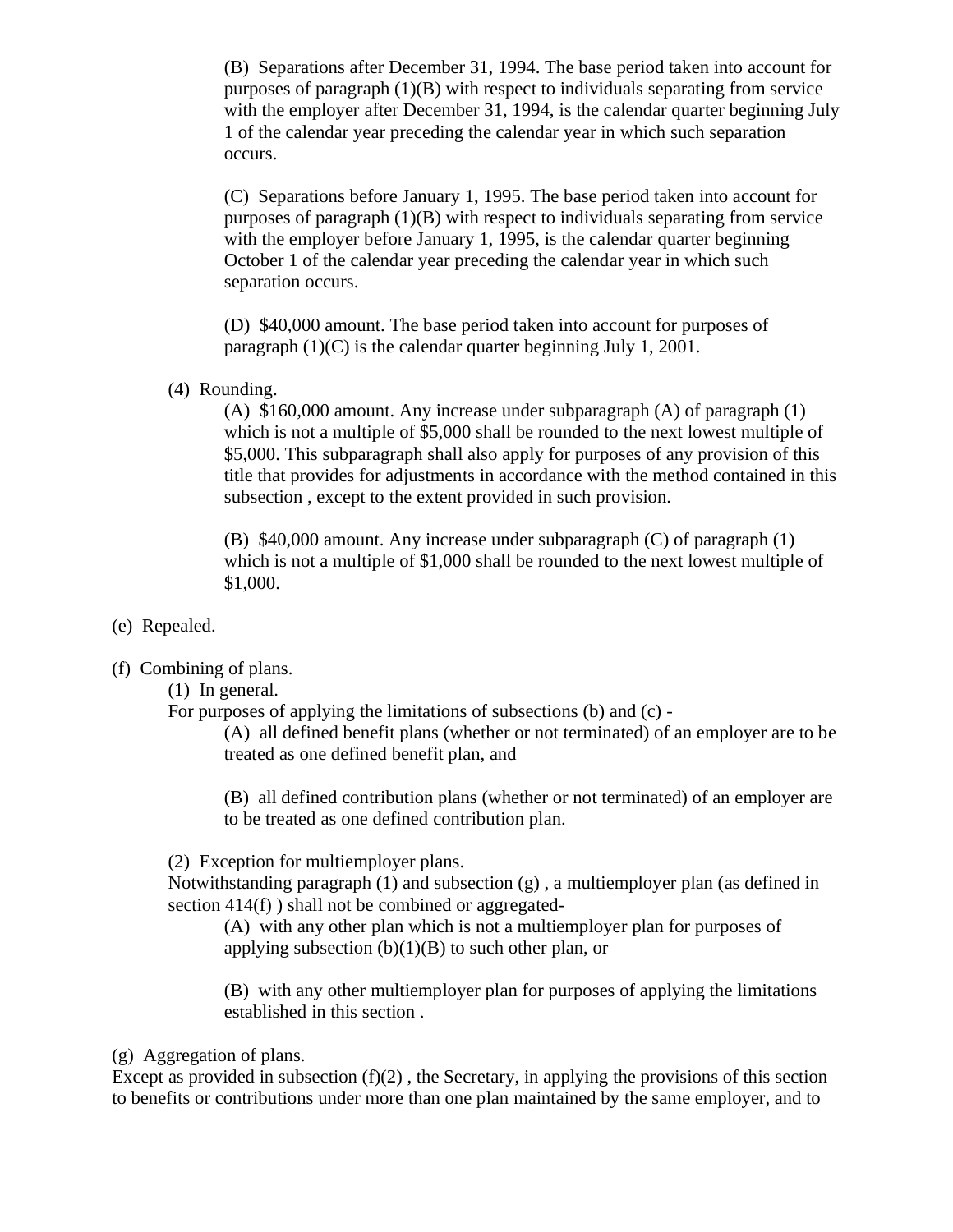any trusts, contracts, accounts, or bonds referred to in subsection  $(a)(2)$ , with respect to which the participant has the control required under section  $414(b)$  or (c), as modified by subsection (h) , shall, under regulations prescribed by the Secretary, disqualify one or more trusts, plans, contracts, accounts, or bonds, or any combination thereof until such benefits or contributions do not exceed the limitations contained in this section . In addition to taking into account such other factors as may be necessary to carry out the purposes of subsection (f) , the regulations prescribed under this paragraph shall provide that no plan which has been terminated shall be disqualified until all other trusts, plans, contracts, accounts, or bonds have been disqualified.

## (h) 50 percent control.

For purposes of applying subsections (b) and (c) of section 414 to this section , the phrase "more than 50 percent" shall be substituted for the phrase "at least 80 percent" each place it appears in section  $1563(a)(1)$ .

(i) Records not available for past periods.

Where for the period before January 1, 1976, or (if later) the first day of the first plan year of the plan, the records necessary for the application of this section are not available, the Secretary may by regulations prescribe alternative methods for determining the amounts to be taken into account for such period.

(j) Regulations; definition of year.

The Secretary shall prescribe such regulations as may be necessary to carry out the purposes of this section , including, but not limited to, regulations defining the term "year" for purposes of any provision of this section .

(k) Special rules.

(1) Defined benefit plan and defined contribution plan.

For purposes of this title, the term "defined contribution plan" or "defined benefit plan" means a defined contribution plan (within the meaning of section 414(i) ) or a defined benefit plan (within the meaning of section  $414(i)$ ), whichever applies, which is-

(A) a plan described in section 401(a) which includes a trust which is exempt from tax under section 501(a) ,

(B) an annuity plan described in section 403(a) ,

(C) an annuity contract described in section 403(b) , or

- (D) a simplified employee pension.
- (2) Contributions to provide cost-of-living protection under defined benefit plans.

(A) In general. In the case of a defined benefit plan which maintains a qualified cost-of-living arrangement-

> (i) any contribution made directly by an employee under such an arrangement shall not be treated as an annual addition for purposes of subsection (c) , and

(ii) any benefit under such arrangement which is allocable to an employer contribution which was transferred from a defined contribution plan and to which the requirements of subsection (c) were applied shall, for purposes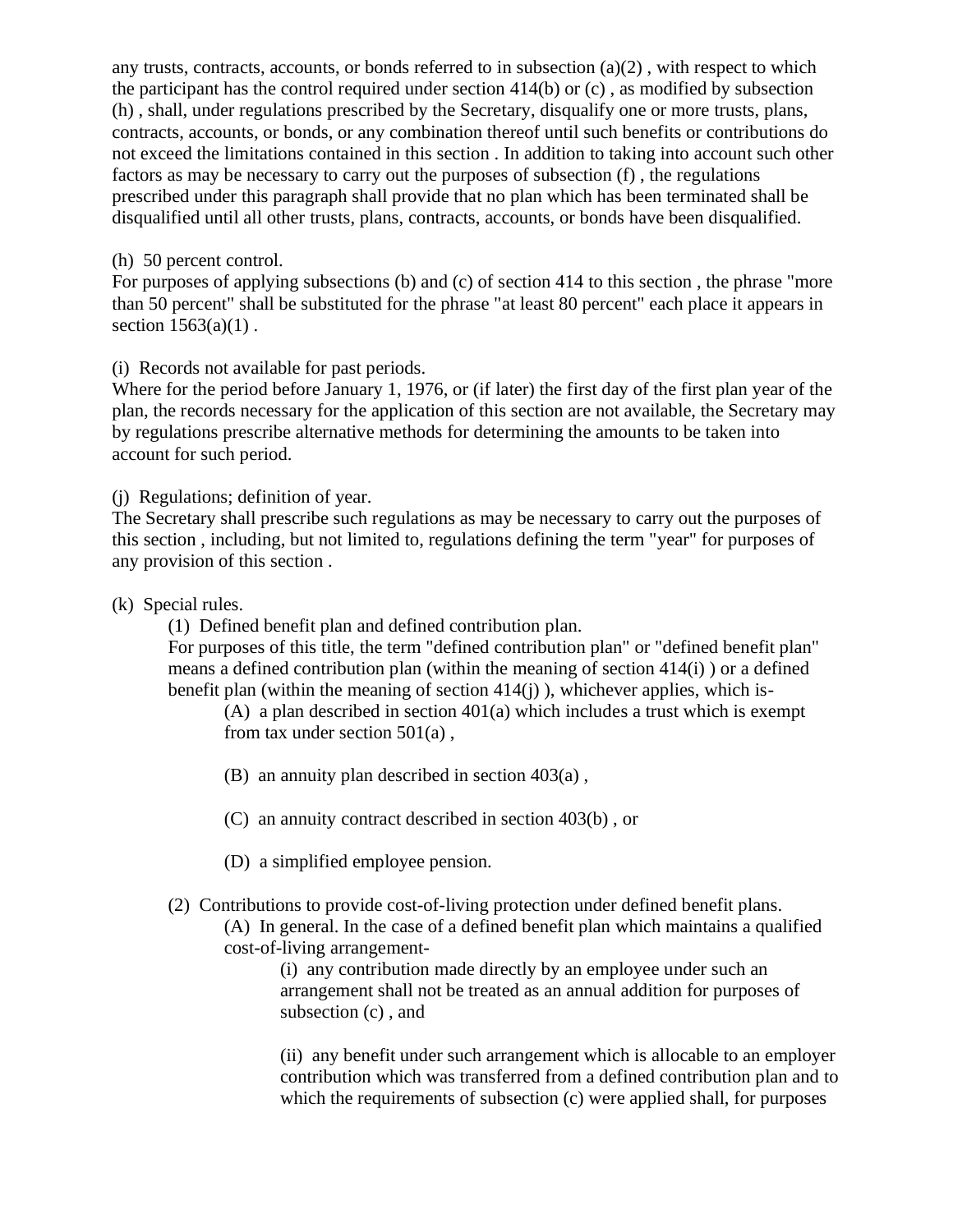of subsection (b) , be treated as a benefit derived from an employee contribution (and subsection (c) shall not again apply to such contribution by reason of such transfer).

(B) Qualified cost-of-living arrangement defined. For purposes of this paragraph , the term "qualified cost-of-living arrangement" means an arrangement under a defined benefit plan which-

(i) provides a cost-of-living adjustment to a benefit provided under such plan or a separate plan subject to the requirements of section 412 , and

(ii) meets the requirements of subparagraphs  $(C)$ ,  $(D)$ ,  $(E)$ , and  $(F)$  and such other requirements as the Secretary may prescribe.

(C) Determination of amount of benefit. An arrangement meets the requirement of this subparagraph only if the cost-of-living adjustment of participants is based-

(i) on increases in the cost-of-living after the annuity starting date, and

(ii) on average cost-of-living increases determined by reference to 1 or more indexes prescribed by the Secretary, except that the arrangement may provide that the increase for any year will not be less than 3 percent of the retirement benefit (determined without regard to such increase).

(D) Arrangement elective; time for election. An arrangement meets the requirements of this subparagraph only if it is elective, it is available under the same terms to all participants, and it provides that such election may at least be made in the year in which the participant-

(i) attains the earliest retirement age under the defined benefit plan (determined without regard to any requirement of separation from service), or

(ii) separates from service.

(E) Nondiscrimination requirements. An arrangement shall not meet the requirements of this subparagraph if the Secretary finds that a pattern of discrimination exists with respect to participation.

(F) Special rules for key employees.

(i) In general. An arrangement shall not meet the requirements of this paragraph if any key employee is eligible to participate.

(ii) Key employee. For purposes of this subparagraph , the term "key employee" has the meaning given such term by section  $416(i)(1)$ , except that in the case of a plan other than a top-heavy plan (within the meaning of section  $416(g)$ , such term shall not include an individual who is a key employee solely by reason of section  $416(i)(1)(A)(i)$ .

(3) Repayments of cashouts under governmental plans.

In the case of any repayment of contributions (including interest thereon) to the governmental plan with respect to an amount previously refunded upon a forfeiture of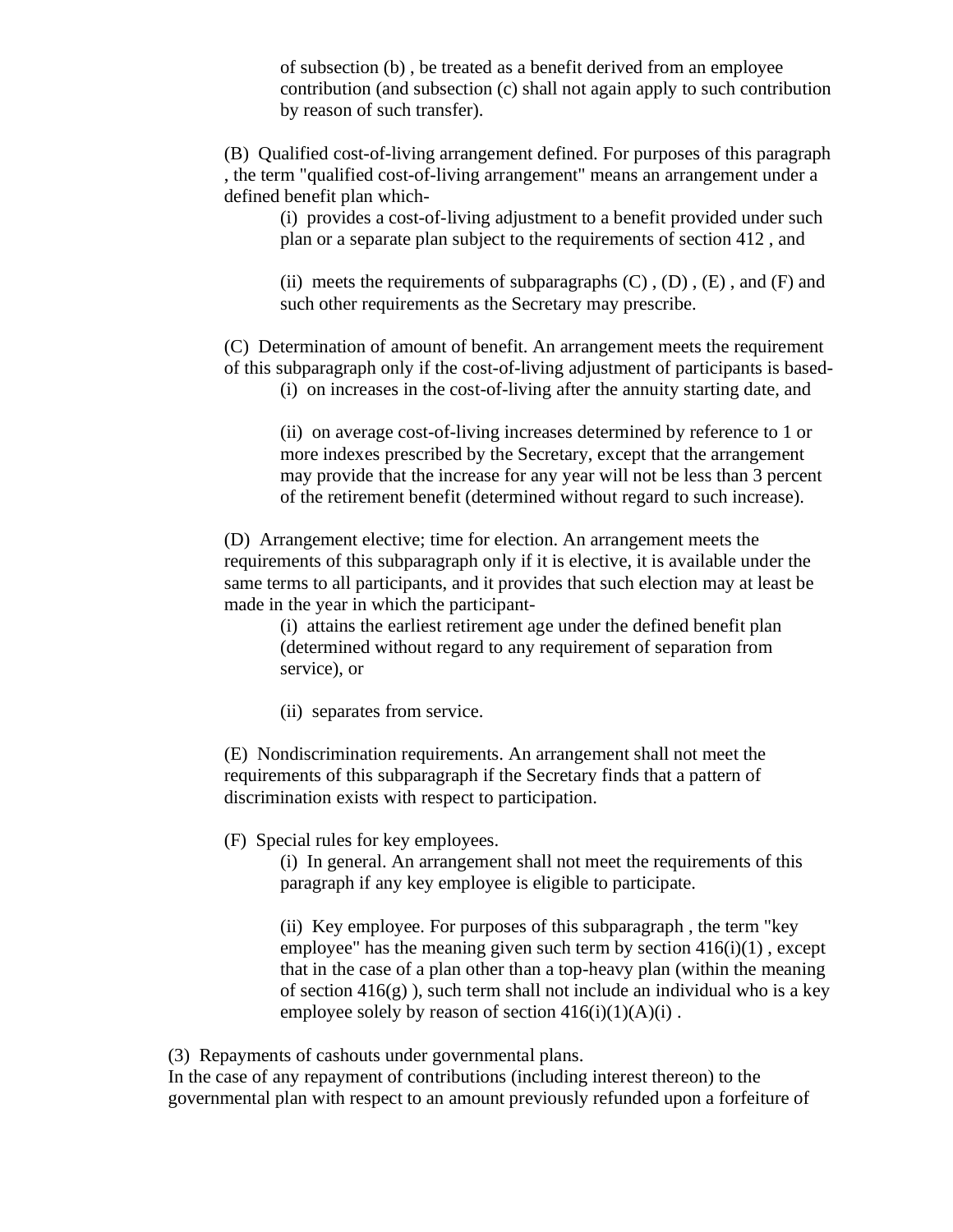service credit under the plan or under another governmental plan maintained by a State or local government employer within the same State, any such repayment shall not be taken into account for purposes of this section .

(4) Special rules for sections 403(b) and 408 .

For purposes of this section , any annuity contract described in section 403(b) for the benefit of a participant shall be treated as a defined contribution plan maintained by each employer with respect to which the participant has the control required under subsection (b) or (c) of section 414 (as modified by subsection (h) ). For purposes of this section , any contribution by an employer to a simplified employee pension plan for an individual for a taxable year shall be treated as an employer contribution to a defined contribution plan for such individual for such year.

(l) Treatment of certain medical benefits.

(1) In general.

For purposes of this section , contributions allocated to any individual medical benefit account which is part of a pension or annuity plan shall be treated as an annual addition to a defined contribution plan for purposes of subsection (c) . Subparagraph (B) of subsection  $(c)(1)$  shall not apply to any amount treated as an annual addition under the preceding sentence.

(2) Individual medical benefit account.

For purposes of paragraph (1) , the term "individual medical benefit account" means any separate account-

(A) which is established for a participant under a pension or annuity plan, and

(B) from which benefits described in section 401(h) are payable solely to such participant, his spouse, or his dependents.

(m) Treatment of qualified governmental excess benefit arrangements.

(1) Governmental plan not affected.

In determining whether a governmental plan (as defined in section 414(d) ) meets the requirements of this section , benefits provided under a qualified governmental excess benefit arrangement shall not be taken into account. Income accruing to a governmental plan (or to a trust that is maintained solely for the purpose of providing benefits under a qualified governmental excess benefit arrangement) in respect of a qualified governmental excess benefit arrangement shall constitute income derived from the exercise of an essential governmental function upon which such governmental plan (or trust) shall be exempt from tax under section 115 .

(2) Taxation of participant.

For purposes of this chapter-

(A) the taxable year or years for which amounts in respect of a qualified governmental excess benefit arrangement are includible in gross income by a participant, and

(B) the treatment of such amounts when so includible by the participant,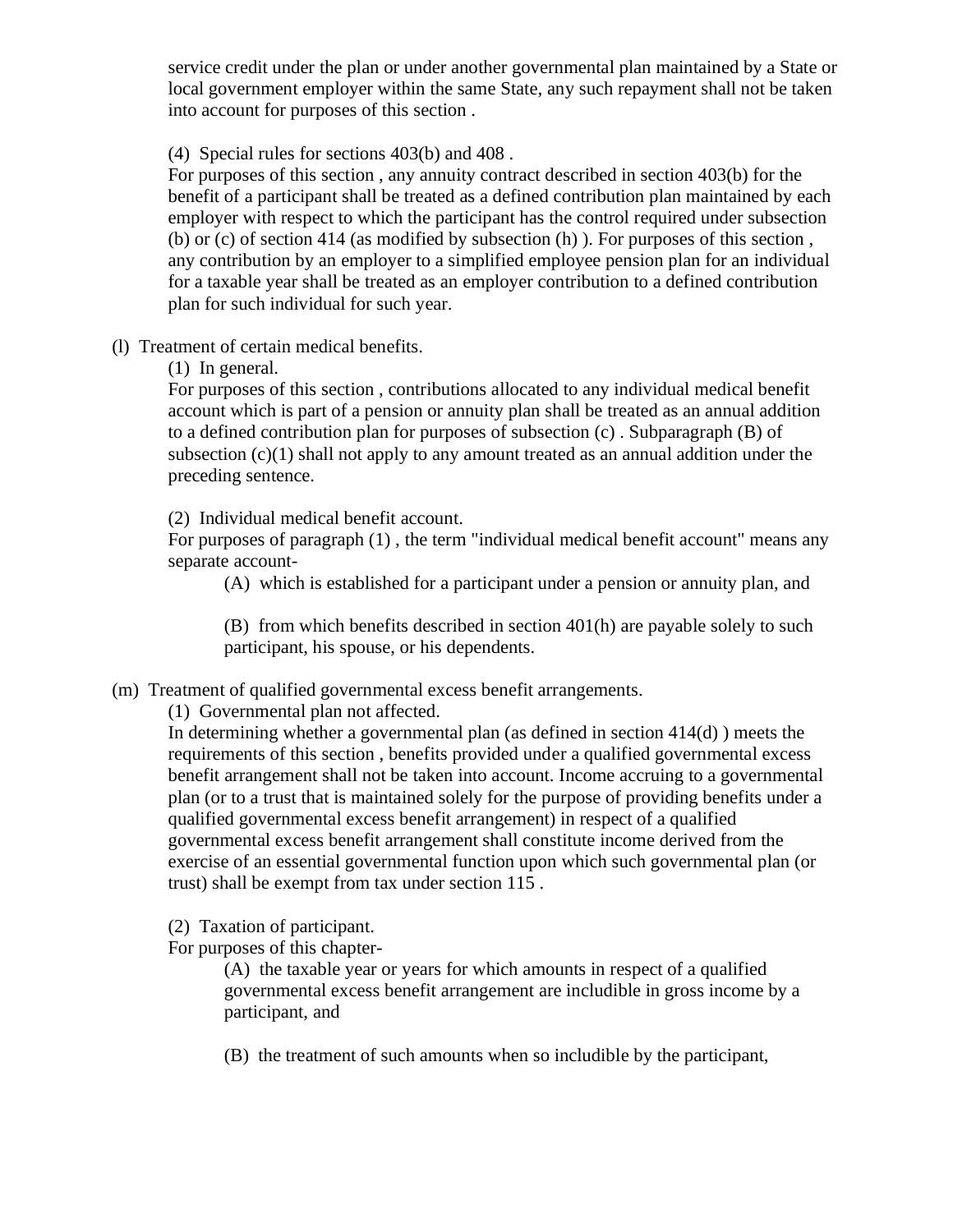shall be determined as if such qualified governmental excess benefit arrangement were treated as a plan for the deferral of compensation which is maintained by a corporation not exempt from tax under this chapter and which does not meet the requirements for qualification under section 401 .

(3) Qualified governmental excess benefit arrangement.

For purposes of this subsection , the term "qualified governmental excess benefit arrangement" means a portion of a governmental plan if-

(A) such portion is maintained solely for the purpose of providing to participants in the plan that part of the participant's annual benefit otherwise payable under the terms of the plan that exceeds the limitations on benefits imposed by this section ,

(B) under such portion no election is provided at any time to the participant (directly or indirectly) to defer compensation, and

(C) benefits described in subparagraph (A) are not paid from a trust forming a part of such governmental plan unless such trust is maintained solely for the purpose of providing such benefits.

(n) Special rules relating to purchase of permissive service credit.

(1) In general.

If a participant makes 1 or more contributions to a defined benefit governmental plan (within the meaning of section 414(d) ) to purchase permissive service credit under such plan, then the requirements of this section shall be treated as met only if-

(A) the requirements of subsection (b) are met, determined by treating the accrued benefit derived from all such contributions as an annual benefit for purposes of subsection (b) , or

(B) the requirements of subsection (c) are met, determined by treating all such contributions as annual additions for purposes of subsection (c) .

(2) Application of limit.

For purposes of-

(A) applying paragraph  $(1)(A)$ , the plan shall not fail to meet the reduced limit under subsection  $(b)(2)(C)$  solely by reason of this subsection, and

(B) applying paragraph  $(1)(B)$ , the plan shall not fail to meet the percentage limitation under subsection  $(c)(1)(B)$  solely by reason of this subsection.

(3) Permissive service credit.

For purposes of this subsection -

(A) In general. The term "permissive service credit" means service credit- (i) recognized by the governmental plan for purposes of calculating a participant's benefit under the plan,

(ii) which such participant has not received under such governmental plan, and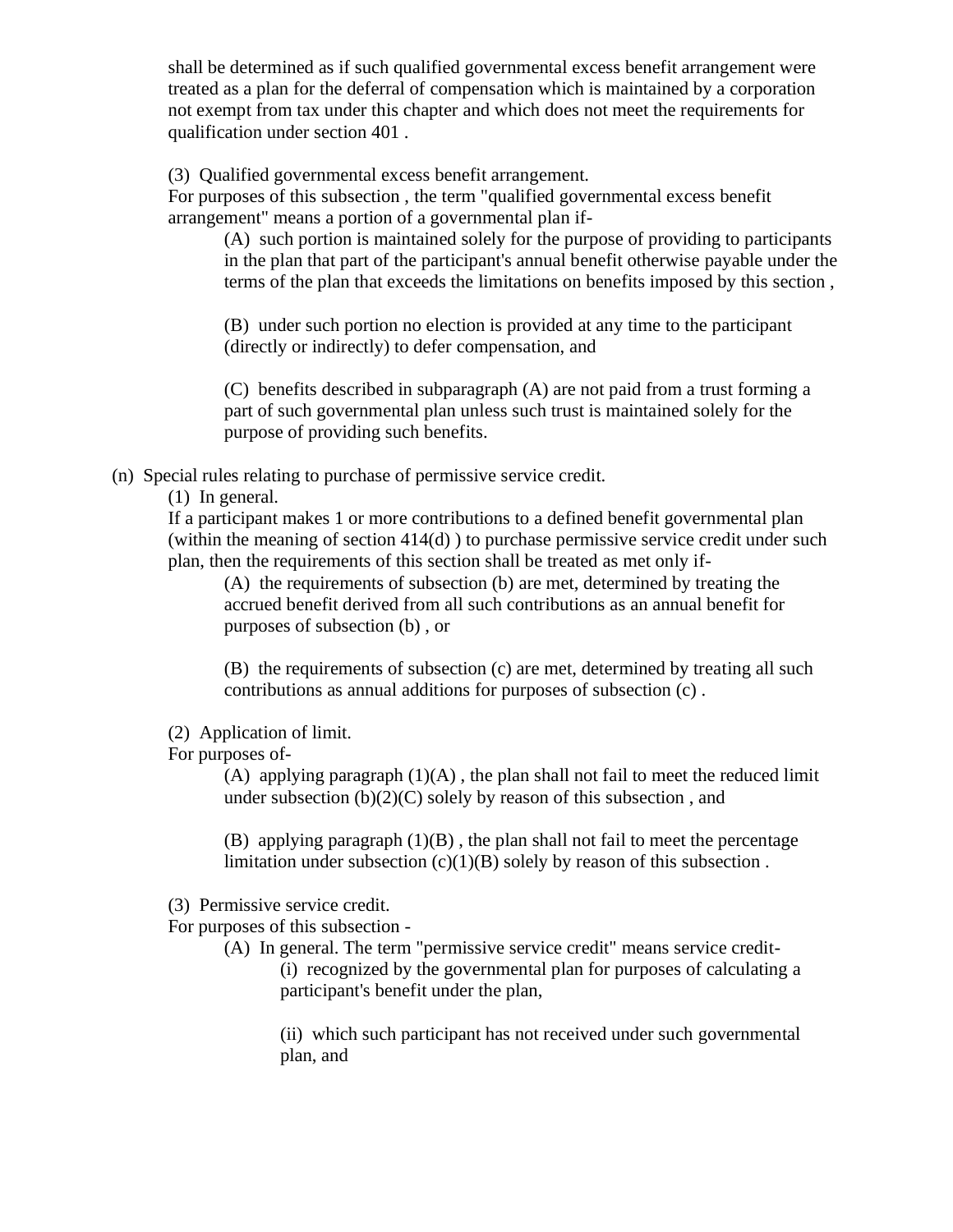(iii) which such participant may receive only by making a voluntary additional contribution, in an amount determined under such governmental plan, which does not exceed the amount necessary to fund the benefit attributable to such service credit.

Such term may include service credit for periods for which there is no performance of service, and, notwithstanding clause (ii) , may include service credited in order to provide an increased benefit for service credit which a participant is receiving under the plan.

(B) Limitation on nonqualified service credit. A plan shall fail to meet the requirements of this section if-

> (i) more than 5 years of nonqualified service credit are taken into account for purposes of this subsection , or

(ii) any nonqualified service credit is taken into account under this subsection before the employee has at least 5 years of participation under the plan.

(C) Nonqualified service credit. For purposes of subparagraph (B) , the term "nonqualified service credit" means permissive service credit other than that allowed with respect to-

(i) service (including parental, medical, sabbatical, and similar leave) as an employee of the Government of the United States, any State or political subdivision thereof, or any agency or instrumentality of any of the foregoing (other than military service or service for credit which was obtained as a result of a repayment described in subsection  $(k)(3)$ ),

(ii) service (including parental, medical, sabbatical, and similar leave) as an employee (other than as an employee described in clause (i) ) of an educational organization described in section  $170(b)(1)(A)(ii)$  which is a public, private, or sectarian school which provides elementary or secondary education (through grade 12), or a comparable level of education, as determined under the applicable law of the jurisdiction in which the service was performed,

(iii) service as an employee of an association of employees who are described in clause (i) , or

(iv) military service (other than qualified military service under section 414(u) ) recognized by such governmental plan.

In the case of service described in clause (i) , (ii) , or (iii) , such service will be nonqualified service if recognition of such service would cause a participant to receive a retirement benefit for the same service under more than one plan.

(D) Special rules for trustee-to-trustee transfers. In the case of a trustee-to-trustee transfer to which section  $403(b)(13)(A)$  or  $457(e)(17)(A)$  applies (without regard to whether the transfer is made between plans maintained by the same employer)-